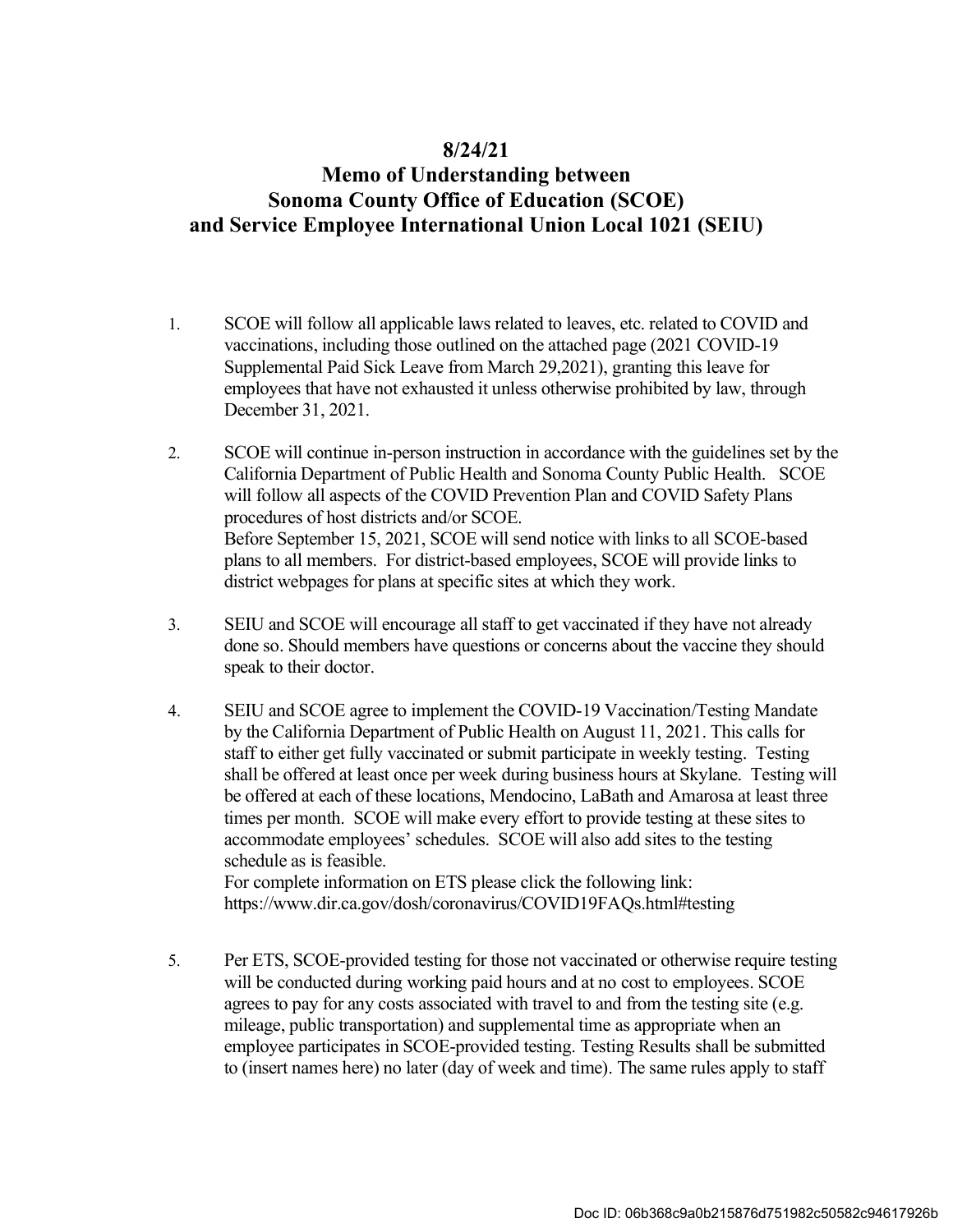who are directed to be tested due to worksite exposure to COVID-19 regardless of vaccination status.

 Employees do not need to submit the results of SCOE-provided testing because SCOE has access to those test results. If an employee tests positive as a result of SCOE-provided testing, they should contact their supervisor for instructions about whether and when to return to work. If members do not participate in SCOE- provided testing, they are required to submit evidence of a negative test result to [covidtestresults@scoe.org](mailto:covidtestresults@scoe.org) by noon Friday in order to be cleared to work for the next week.

 Refusal to participate in these mandated activities will result in progressive discipline including termination for repeated offenses.

 SCOE will notify the member and the union when someone has not met the timeline for testing results being submitted. An employee will be put on sick leave when results are not received before the deadline unless SCOE perceives that a good faith effort has been made by the employee.

 If any state mandate eliminates the option to submit to testing instead of being vaccinated, the parties agree to cooperate fully with such directives.

- 6. SCOE shall notice any unit member and SEIU of any possible worksite COVID-19 exposure of a bargaining unit member within one (1) business day of notification to HR per AB 685.
- 7. SEIU members who serve in classrooms who have special circumstances such as child or family care challenges, etc., that member will contact his/her supervisor (principal, etc.) and put their concerns in writing. The department lead will consider each proposal. SCOE will arrange a meeting with the employee to discuss possible flexibility of scheduling. SEIU members are, as always, welcome to bring union representation to any meeting of this type. SCOE and SEIU will examine the applicability of Labor Code 230.8 in situations such as transportation of their children to/from school.
- 8. With regard to employees who work in office spaces that share only a cubicle wall and plexiglass divider, those employees are encouraged to report any concerns with work in the office environment to their supervisor. SCOE will consider all possible means of accommodating that employee for effective work within the office environment including but not limited to: alternative work location within the Consideration of these accommodations can take place and be effective until June 30, 2022. If needed, the date will be extended by a mutual written agreement from both building, a hybrid transitional plan schedule of remote/office work, etc. parties.
- 9. SCOE will follow all aspects of the required COVID Prevention Plan that is posted on the SCOE website and the site-specific COVID-19 Safety Plans. These plans include the provision of PPE, cleaning and sanitation, and other related topics. SCOE contractors must also be required to follow the Prevention Plan. All members of the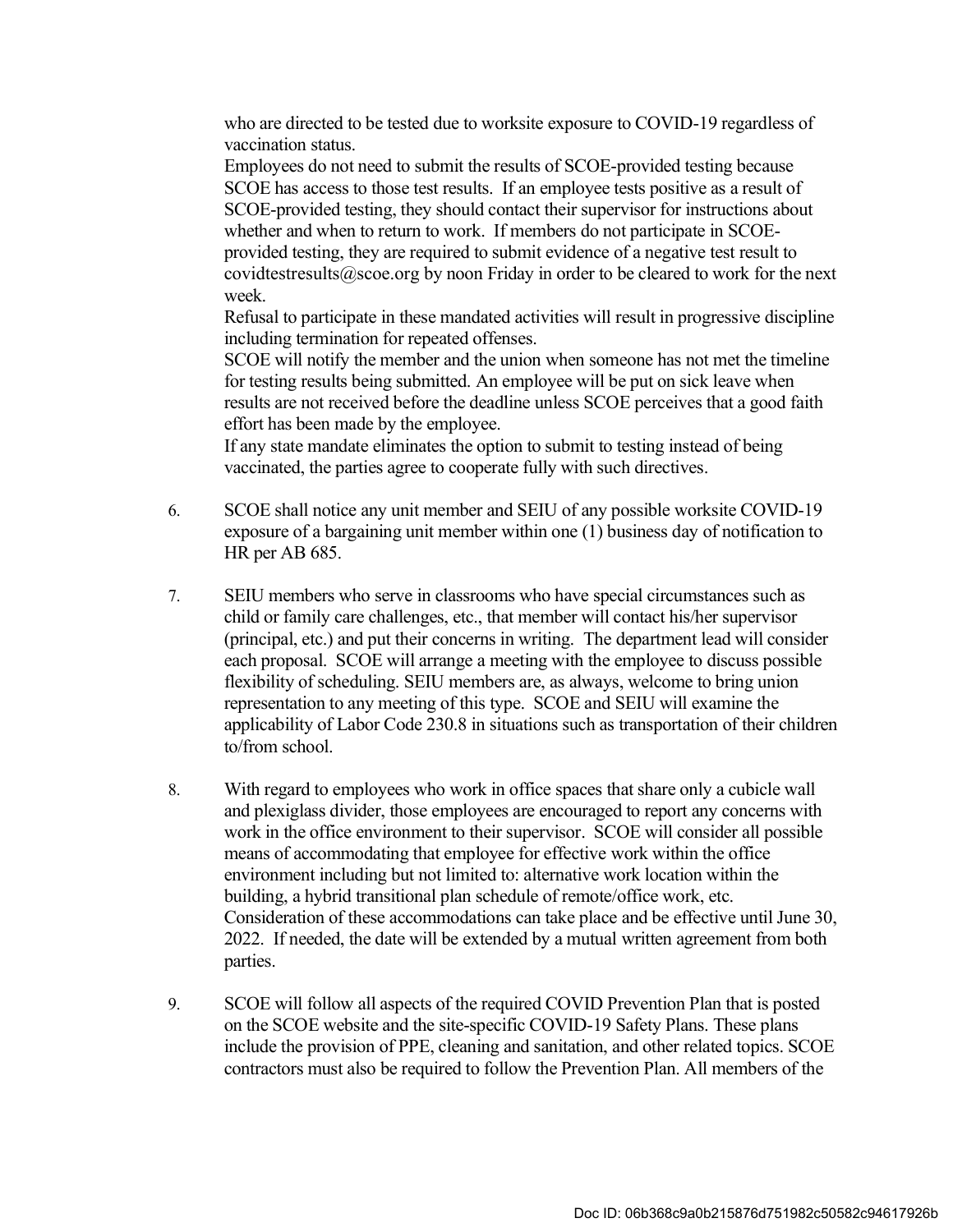public must wear a mask inside any SCOE buildings unless exempted by law (e.g. medical condition).

 **10.** This agreement will be in effect until June 30, 2022. If needed, the date will be extended by a mutual agreement from both parties.

For SCOE:

\_\_\_\_\_\_\_\_\_\_\_\_\_\_\_\_\_\_\_\_\_\_\_\_\_\_\_\_\_\_

 Steve Herrington County Superintendent

Date:  $\frac{08/27/2021}{b}$ For SCOE:<br>
Steve Herrington<br>
Steve Herrington<br>
County Superintendent<br>
Date:  $\frac{08/27/2021}{204}$ <br>
Date:  $\frac{08}{27/2021}$ <br>
Date:  $\frac{08}{27/2021}$ <br>
Date:  $\frac{08}{27/2021}$ <br>
Date:  $\frac{08}{27/2021}$ <br>
Date:  $\frac{08}{27/2021}$ <br>
Dat

John Laughlin Associate Superintendent

Date: 08 / 27 / 2021

Aaron Burton Field Representative

08 / 27 / 2021 **Date:** 08 / 27 / 2021

 $\frac{L V}{\text{2}}$ <br>Steve Herrington<br>County Superintendent<br>Date:  $\frac{08/27/2021}{2000}$ <br>Date:  $\frac{08/27/2021}{2000}$ <br>Date:  $\frac{08/27/2021}{2000}$ \_\_\_\_\_\_\_\_\_\_\_\_\_\_\_\_\_\_\_\_\_\_\_\_\_\_\_\_\_\_

Alli Britton Job Steward

08 / 27 / 2021 **Date:** 08 / 27 / 2021

Karen Catalano

Karen Catalano Job Steward

Date: 08 / 27 / 2021

abigail Ward

Abigail Ward Job Steward

Date: 08 / 27 / 2021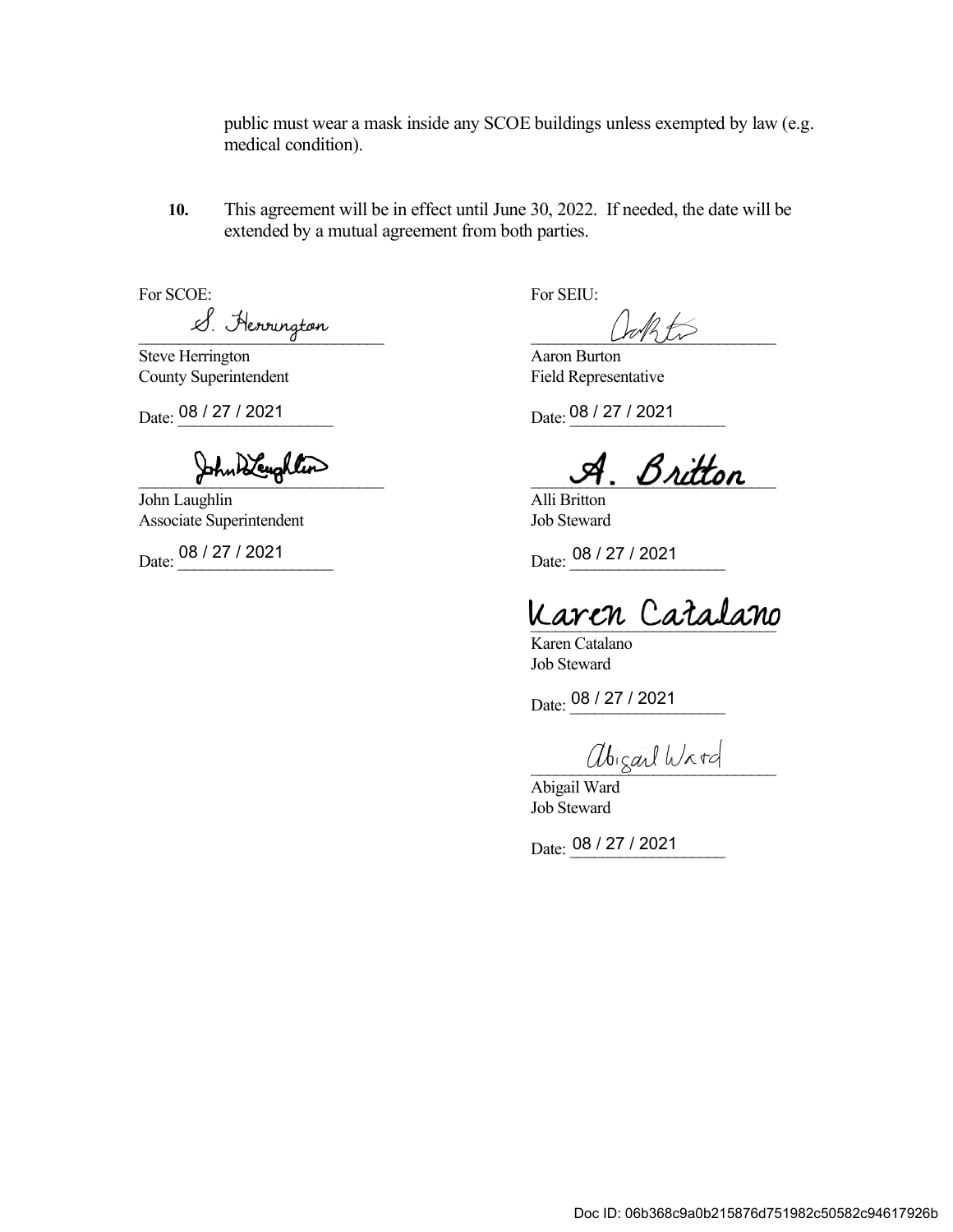# **2021 COVID-19 Supplemental Paid Sick Leave**

# Effective March 29, 2021

Covered Employees in the public or private sectors who work for employers with more than 25 employees are entitled to up to 80 hours of COVID-19 related sick leave from January 1, 2021 through September 30, 2021, immediately upon an oral or written request to their employer. If an employee took leave for the reasons below prior to March 29, 2021, the employee should make an oral or written request to the employer for payment.

 **A covered employee may take leave** *if the employee is unable to work or telework for any of the following reasons:* 

- $\circ\Box$  Caring for Yourself: The employee is subject to quarantine or isolation period related to COVID-19 as defined by an order or guidelines of the California Department of Public Health, the federal Centers for Disease Control and Prevention, or a local health officer with jurisdiction over the workplace, has been advised by a healthcare provider to quarantine, or is experiencing COVID-19 symptoms and seeking a medical diagnosis.
- $\circ\Box$  Caring for a Family Member: The covered employee is caring for a family member who is subject to a COVID-19 quarantine or isolation period or has been advised by a healthcare provided to quarantine due to COVID-19, or is caring for a child whose school or place of care is closed or unavailable due to COVID-19 on the premises.
- $\circ\Box$  Vaccine-Related: The covered employee is attending a vaccine appointment or cannot work or telework due to vaccine-related symptoms.

#### **Paid Leave for Covered Employees**

- $\circ\Box$  80 hours for those considered full-time employees. Full-time firefighters may be entitled to more than 80 hours, caps below apply.
	- • $\square$  For part-time employees with a regular weekly schedule, the number of hours the employee is normally scheduled to work over two weeks.
	- $\bullet$  For part-time employees with variable schedules, 14 times the average number of hours worked per day over the past 6 months.
- $\circ\Box$  Rate of Pay for COVID-19 Supplemental Paid Sick Leave: Non-exempt employees must be paid the highest of the following for each hour of leave:
	- $\bullet \Box$  Regular rate of pay for the workweek in which leave is taken
	- $\bullet$  State minimum wage
	- $\bullet$  Local minimum wage
	- $\bullet$  Average hourly pay for preceding 90 days (not including overtime pay)
- $\circ\Box$  Exempt employees must be paid the same rate of pay as wages calculated for other paid leave time.

### **Not to exceed \$511 per day and \$5,110 in total for 2021 COVID-19 Supplemental Paid Sick leave.**

 **Retaliation or discrimination against a covered employee requesting or using COVID-19 supplemental paid sick leave is strictly prohibited.** A covered employee who experiences such retaliation or discrimination can file a claim with the Labor Commissioner's Office. Locate the office by looking at the list of offices on our website [\(http://www.dir.ca.gov/dlse/DistrictOffices.htm](http://www.dir.ca.gov/dlse/DistrictOffices.htm)) using the alphabetical listing of cities, locations, and communities or by calling 1-833-526-4636.

 This poster must be displayed where employees can easily read it. If employees do not frequent a physical workplace, it may be disseminated to employees electronically.



 Copyright © 2021 State of California, Department of Industrial Relations. Permission granted to display, perform, reproduce and distribute exclusively for nonprofit and educational purposes, and may not be used for any commercial purpose. All other rights reserved.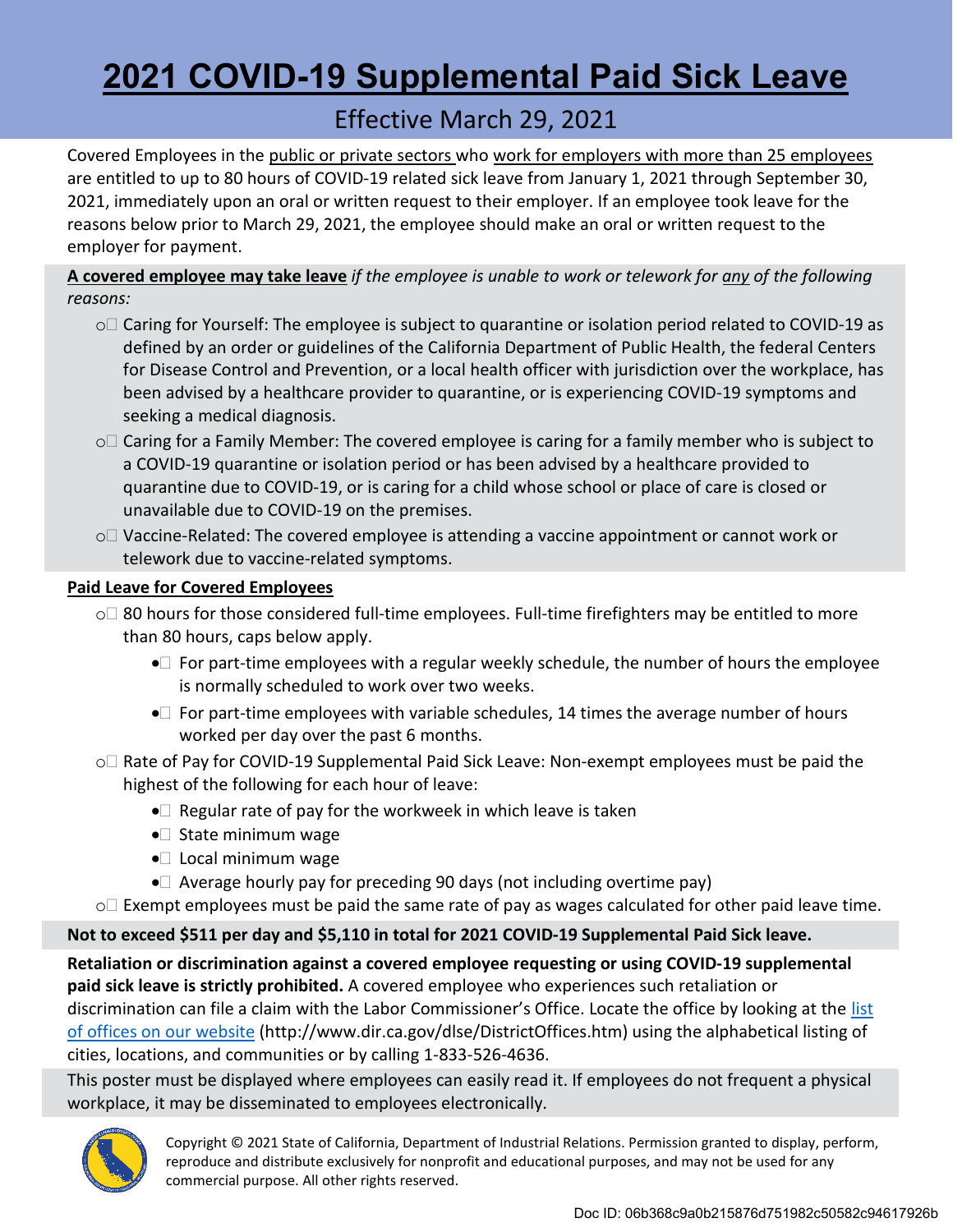

State of California—Health and Human Services Agency **California Department of Public Health** 



**GAVIN NEWSOM**  *Governor* 

August 11, 2021

**TO:** All Californians

**SUBJECT:** Vaccine Verification for Workers in Schools

**Related Materials:** Vaccine Verification for Workers in Schools - Q&A

#### **State Public Health O�icer Order of August 11, 2021**

The COVID-19 pandemic remains a significant challenge in California. COVID-19 vaccines are effective in reducing infection, serious disease, hospitalization, and death. At present, 63% of Californians 12 years of age and older are fully vaccinated with an additional 10% partially vaccinated. Children under the age of 12 are not currently eligible for any authorized vaccines.

California is currently experiencing the fastest increase in COVID-19 cases during the entire pandemic with 22.7 new cases per 100,000 people per day, with case rates increasing tenfold since early June. The Delta variant, which is two times more contagious than the original virus, is currently the most common variant causing new infections in California.

Unvaccinated persons are more likely to get infected and spread the virus, which is transmitted through the air. Most current hospitalizations and deaths are among unvaccinated adults. Almost all K-6th graders are unvaccinated and will not be eligible for vaccines at the outset of the 2021-22 school year. Additionally, although some 7-12th grade students will be fully vaccinated by the start of the school year, many will not. As of August 10, 2021, less than 41% of Californians 12 to 17 years old were fully vaccinated.

California is committed to safe, full, in-person learning for all in K-12 schools, following strong public health science. For example, California has implemented a universal masking requirement in all K-12 schools, as well as recommendations around testing strategies for K-12 schools, to support the successful return to full in-person instruction at the outset of the school year, as well as minimizing missed school days.

creating a wrap-around safety layer for unvaccinated students. This Order, consistent with this recommendation<br>Doc ID: 06b368c9a0b215876d751982c50582c94617926b Vaccination against COVID-19 is the most effective means of preventing infection with the COVID-19 virus, and subsequent transmission and outbreaks. Current CDPH K-12 guidance strongly recommends vaccination for all eligible individuals, thereby reducing COVID-19 rates throughout the community, including in schools, and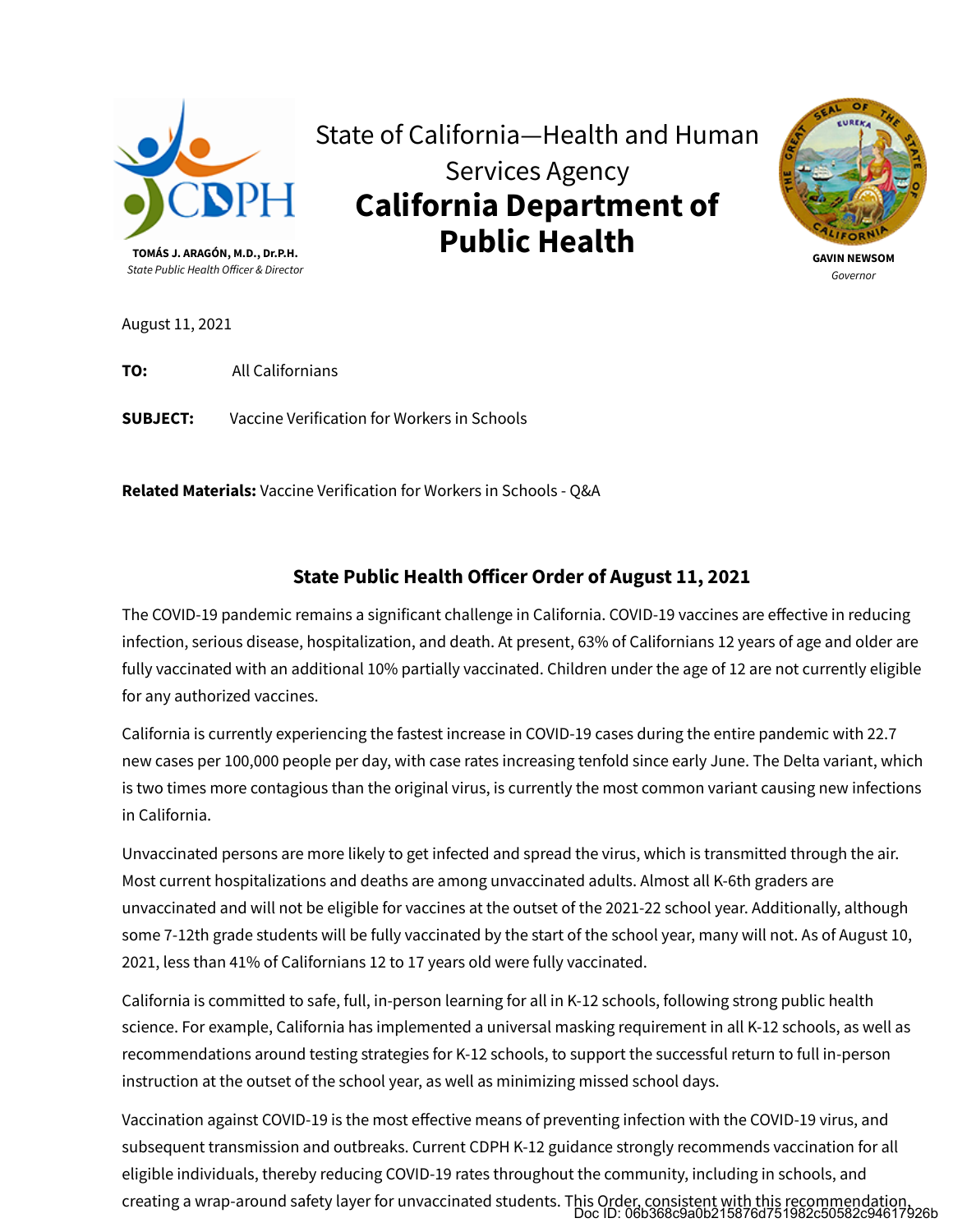requires verification of vaccination status among eligible K-12 school workers, and establishes diagnostic screening testing of unvaccinated workers to minimize the risk that they will transmit while on K-12 school campuses, where a majority of students are not vaccinated and younger students are not yet eligible for vaccines.

Schools may use funds received from multiple sources to address costs associated with employee vaccination verification and COVID-19 diagnostic screening testing, including Elementary and Secondary School Emergency Relief Fund (ESSER) I, II, and III; Governor's Emergency Education Relief Fund (GEER) I and II; and In-Person Instruction Grants (AB 86). Additionally, the California Department of Public Health provides access to subsidized COVID-19 testing for schools through specified partners.

For these reasons, in order to prevent the further spread of COVID19 in K-12 schools, the following temporary and limited public health measures are necessary at this time.

#### **I, as State Public Health O�icer of the State of California, order:**

I. This Order applies to the following facilities: public and private schools serving students in transitional kindergarten through grade 12, inclusive, except that it does not apply to home schools. Further, it does not apply to child care or to higher education.

II. All schools identified in this Order must verify vaccine status of all workers.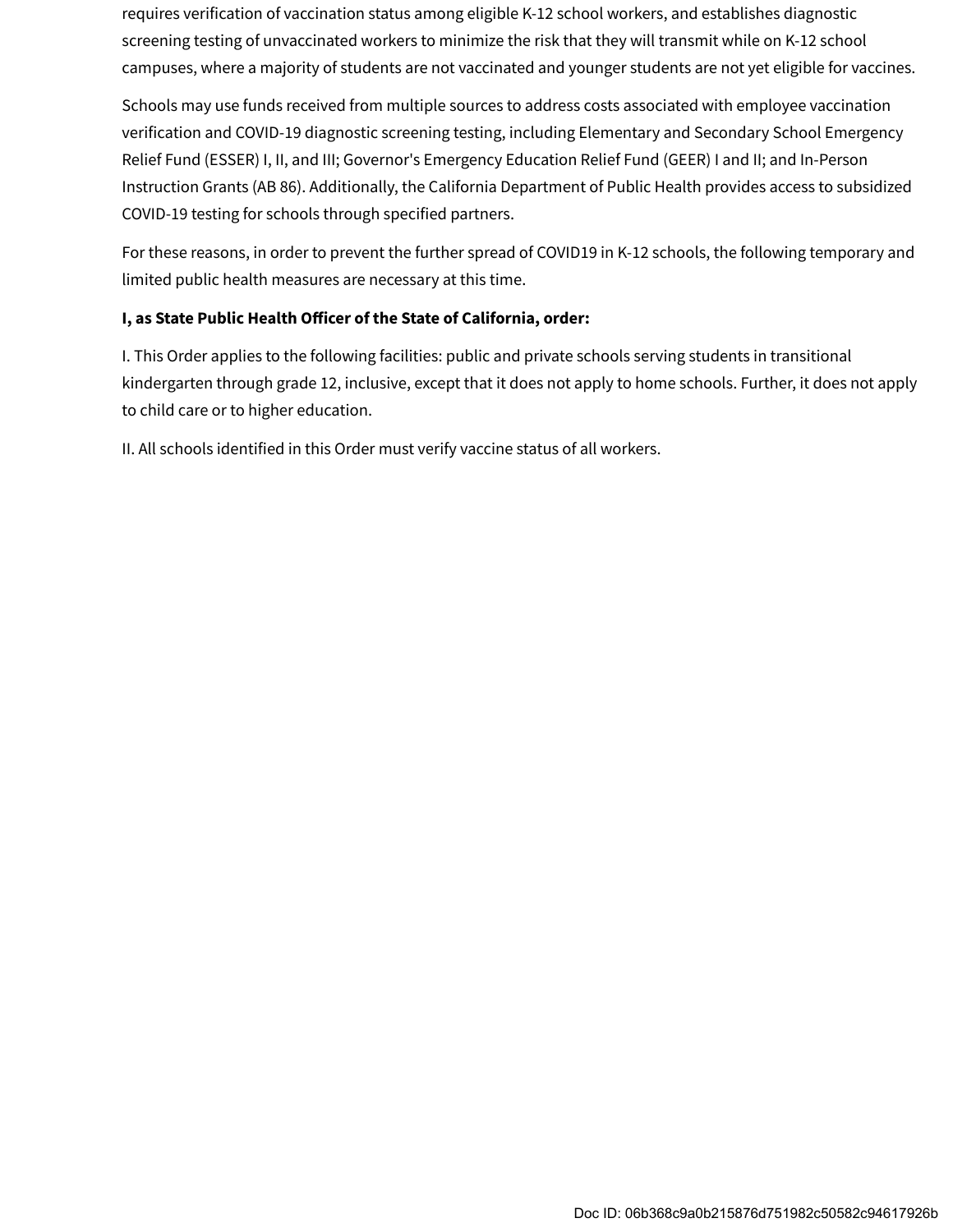A. Pursuant to the CDPH Guidance for Vaccine Records Guidelines & Standards, only the following modes may be used as proof of vaccination:

- 1. COVID-19 Vaccination Record Card (issued by the Department of Health and Human Services Centers for Disease Control & Prevention or WHO Yellow Card) which includes name of person vaccinated, type of vaccine provided and date last dose administered); OR
- 2. a photo of a Vaccination Record Card as a separate document; OR
- 3. a photo of the client's Vaccination Record Card stored on a phone or electronic device; OR
- 4. documentation of COVID-19 vaccination from a health care provider; OR
- 5. digital record that includes a QR code that when scanned by a SMART Health Card reader displays to the reader client name, date of birth, vaccine dates and vaccine type; OR
- 6. documentation of vaccination from other contracted employers who follow these vaccination records guidelines and standards.

In the absence of knowledge to the contrary, a school may accept the documentation presented as valid.

B. Schools must have a plan in place for tracking verified worker vaccination status. Records of vaccination verification must be made available, upon request, to the local health jurisdiction for purposes of case investigation.

C. Workers who are not fully vaccinated, or for whom vaccine status is unknown or documentation is not provided, must be considered unvaccinated.

III. Testing requirements: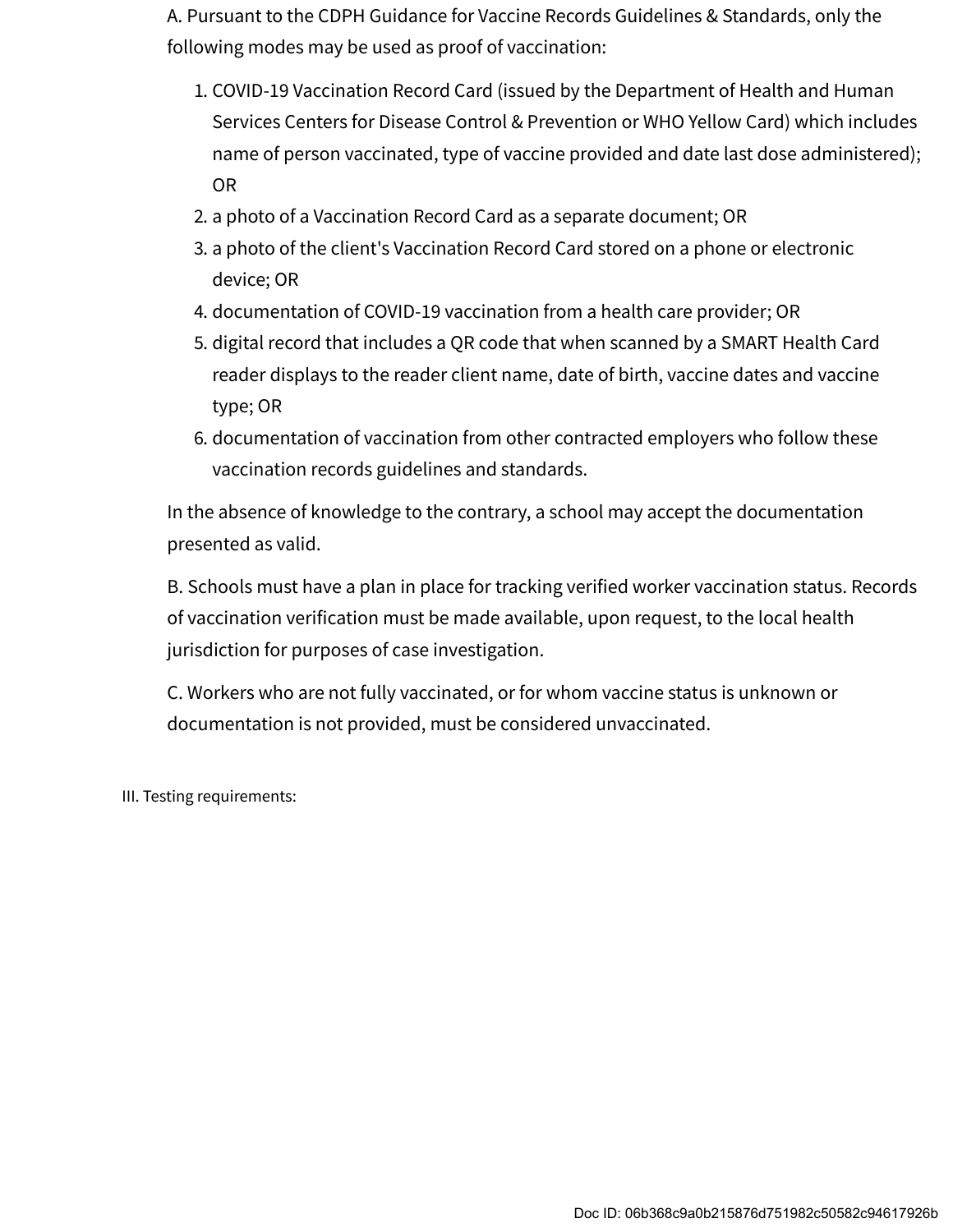A. Asymptomatic **unvaccinated** or incompletely vaccinated workers are **required to undergo** diagnostic screening testing.

B. Workers may be tested with either antigen or molecular tests to satisfy this requirement, but unvaccinated or incompletely vaccinated workers must be tested **at least once weekly** with either PCR testing or antigen testing. Any PCR (molecular) or antigen test used must either have Emergency Use Authorization by the U.S. Food and Drug Administration or be operating per the Laboratory Developed Test requirements by the U.S. Centers for Medicare and Medicaid Services.

C. Unvaccinated or incompletely vaccinated workers must also observe all other infection control requirements, and are not exempted from the testing requirement even if they have a medical contraindication to vaccination, since they are still potentially able to spread the illness. Previous history of COVID-19 from which the individual recovered more than 90 days earlier, or a previous positive antibody test for COVID-19, **do not** waive this requirement for testing.

D. Schools with workers required to undergo workplace diagnostic screening testing should have a plan in place for tracking test results and conducting workplace contact tracing, and must report results to local public health departments. There are IT platforms available that can facilitate these processes for schools.

IV. Definitions: For purposes of this Order, the following definitions apply: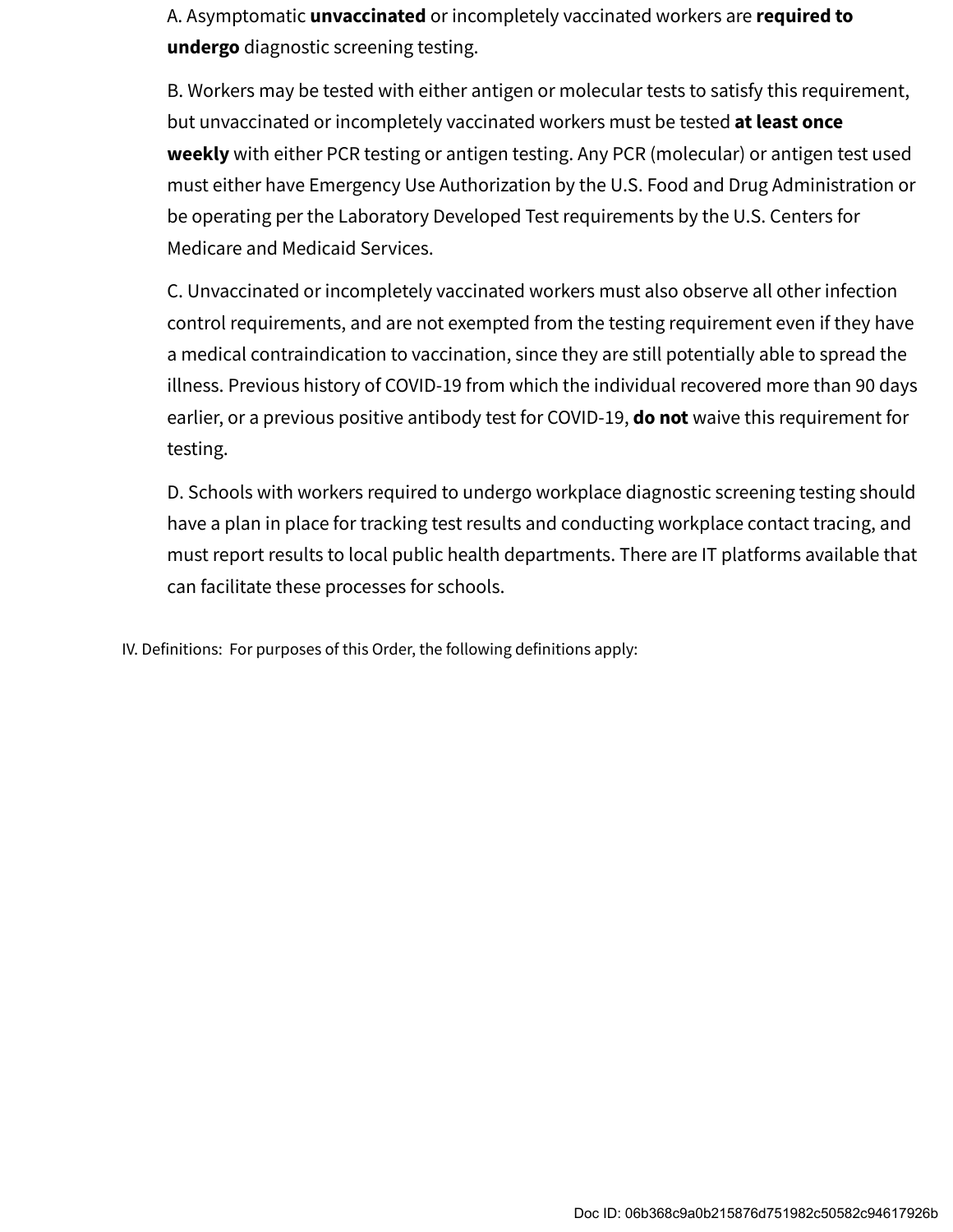A. "Fully Vaccinated" means individuals who are considered fully vaccinated for COVID-19: two weeks or more after they have received the second dose in a 2-dose series (Pfizer-BioNTech or Moderna or vaccine authorized by the World Health Organization), or two weeks or more after they have received a single-dose vaccine (Johnson and Johnson [J&J]/Janssen). COVID-19 vaccines that are currently authorized for emergency use:

- 1. By the US Food and Drug Administration (FDA) , are listed at the FDA COVID-19 Vaccines webpage
- 2. By the World Health Organization (WHO), are listed at WHO COVID-19 Vaccines webpage

B. "Incompletely vaccinated" means persons who have received at least one dose of COVID-19 vaccine but do not meet the definition of **fully vaccinated**.

C. "Transitional Kindergarten" means the first year of a two-year kindergarten program that uses a modified kindergarten curriculum that is age and developmentally appropriate.

D. "Unvaccinated" means persons who have not received any doses of COVID-19 vaccine or whose status is unknown.

E. "WHO Yellow Card" refers to the original World Health Organization International Certificate of Vaccination or Prophylaxis issued to the individual following administration of the COVID-19 vaccine in a foreign country.

F. "Worker" refers to all paid and unpaid adults serving in the school settings described in Section I. Workers include, but are not limited to, certificated and classified staff, analogous staff working in private school settings, and volunteers who are on-site at a school campus supporting school functions.

V. The Terms of this Order supersede any conflicting terms in any other CDPH orders, directives, or guidance.

VI. Except to the extent this Order provides otherwise, all other terms in my Order of June 11, 2021 remain in effect and shall continue to apply statewide.

VII. This Order shall take effect on August 12, 2021, at 12:01 am. Facilities must be in full compliance with the Order by October 15, 2021.

VIII. This Order is issued pursuant to Health and Safety Code sections 120125, 120140, 120175,120195 and 131080 and other applicable law.

Comás Magon

Tomás J. Aragón, MD, DrPH